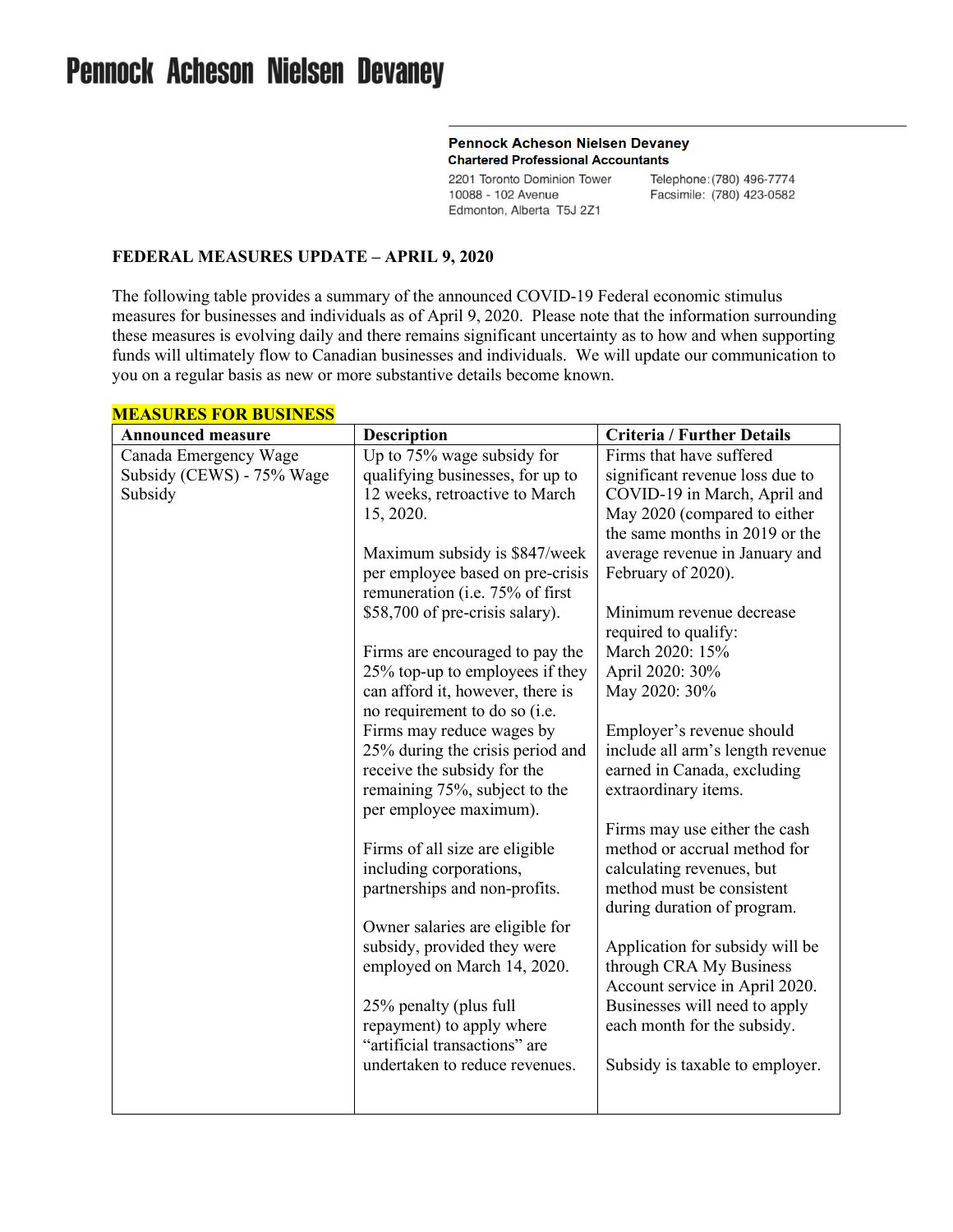| <b>Announced measure</b>                                                    | <b>Description</b>                                                                                                                                                                                                                                                                                                                                                                                                                                | <b>Criteria / Further Details</b>                                                                                                                                                                                                                                                                                                                                         |
|-----------------------------------------------------------------------------|---------------------------------------------------------------------------------------------------------------------------------------------------------------------------------------------------------------------------------------------------------------------------------------------------------------------------------------------------------------------------------------------------------------------------------------------------|---------------------------------------------------------------------------------------------------------------------------------------------------------------------------------------------------------------------------------------------------------------------------------------------------------------------------------------------------------------------------|
| 10% Wage Subsidy for Eligible<br>Small Employers                            | Wage subsidy of 10% of<br>employee wages paid from<br>March 18 to June 19, 2020.<br>Maximum subsidy is \$1,375 per<br>employee and \$25,000 per<br>employer.<br>Any amounts claimed under<br>10% subsidy must be deducted<br>from a 75% subsidy claim.<br>Subsidy is taxable to employer.<br>No requirement that revenue or                                                                                                                       | Eligible employers must have<br>more than one employee and<br>include corporations eligible to<br>claim the small business<br>deduction, non-profit<br>organizations and certain<br>partnerships.<br>Associated corporations are not<br>required to share the maximum<br>subsidy.<br>May be claimed through<br>reduction in payroll tax<br>remittances (income taxes, not |
|                                                                             | business activity has declined.                                                                                                                                                                                                                                                                                                                                                                                                                   | CPP/EI).                                                                                                                                                                                                                                                                                                                                                                  |
| Extension of deadlines for<br>income tax filings and income<br>tax payments | Corporate income tax return<br>filing deadline extended to June<br>1, 2020 for any returns<br>otherwise due between March<br>18 and May 31.<br>Deadline to make corporate tax<br>payments and instalments under<br>Part I of the Income Tax Act<br>extended to September 1, 2020<br>for any taxes otherwise due<br>between March 18 and August<br>31.<br>Extensions do not apply to<br>payroll tax or income taxes<br>under Part IV or Part XIII. | As per existing requirements<br>under the Income Tax Act.<br>Province of Alberta has<br>announced identical extension<br>on provincial corporate tax<br>filing and payment deadlines.                                                                                                                                                                                     |
| Deferral of GST/HST Payments<br>and Import/Export Duties                    | Businesses (including self-<br>employed individuals) can defer<br>payments and instalments of<br>GST/HST and import/export<br>duties until June 30, 2020 for<br>any amounts otherwise payable<br>on or after March 27, 2020.<br>GST/HST deferral applies to<br>businesses that file GST returns<br>monthly, quarterly or annually.                                                                                                                | Despite the deferral of<br>GST/HST payments, it appears<br>that the filing deadlines for GST<br>returns have not changed.<br>For customs duty payments,<br>deferral will include amounts for<br>March, April and May.<br>Businesses in need of<br>information about their customs<br>duty payment obligations may<br>contact the Canada Border<br>Services Agency.        |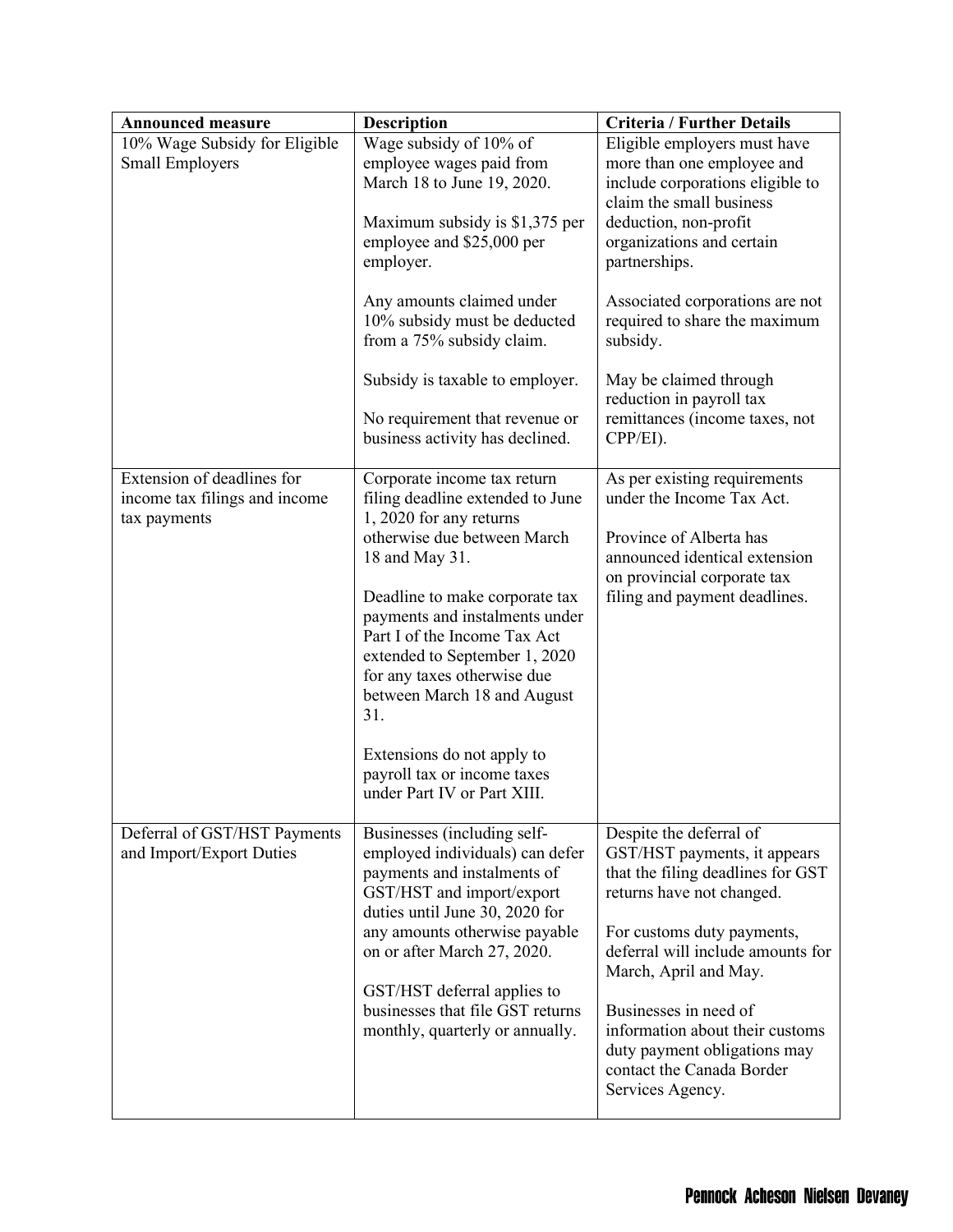| <b>Announced measure</b>                                                                                                                       | <b>Description</b>                                                                                                                                                                                                                                                                                        | <b>Criteria / Further Details</b>                                                                                                                                                                                                                                                                                                                   |
|------------------------------------------------------------------------------------------------------------------------------------------------|-----------------------------------------------------------------------------------------------------------------------------------------------------------------------------------------------------------------------------------------------------------------------------------------------------------|-----------------------------------------------------------------------------------------------------------------------------------------------------------------------------------------------------------------------------------------------------------------------------------------------------------------------------------------------------|
| Extension of filing deadlines for<br>partnerships, trusts and non-<br>resident payment reporting                                               | Deadlines for filing December<br>31, 2019 T5013 partnership<br>returns, T3 trust returns and<br>NR4 returns have been extended<br>to May 1, 2020.                                                                                                                                                         | As per existing requirements<br>under the Income Tax Act.                                                                                                                                                                                                                                                                                           |
| Farm Credit Canada (FCC)<br>lending                                                                                                            | FCC has received an<br>enhancement to its capital base<br>that will allow for an additional<br>\$5 billion in lending capacity.                                                                                                                                                                           | Customers may contact their<br>FCC relationship manager or the<br>FCC Customer Service Centre<br>$(1-888-332-3301).$                                                                                                                                                                                                                                |
| Canada Emergency Business<br>Account (CEBA)                                                                                                    | Provides interest-free loans of<br>\$40,000 to small businesses and<br>not-for-profits to help cover<br>operating costs.<br>25% of the loan (\$10,000) will<br>be forgiven if \$30,000 is repaid<br>on or before December 31,<br>2022.<br>Loan can be repaid at any time<br>without penalty.              | Organizations qualify if they<br>paid between \$50,000 and \$1<br>million in total payroll in 2019<br>Businesses wishing to apply for<br>CEBA funding may do so<br>through an online application<br>with their financial institution.<br>Online applications are active as<br>of April 9.                                                           |
| <b>Business Credit Availability</b><br>Program<br>(BCAP) - Loan Guarantees and<br>Co-Lending Program for Small<br>and Medium-Sized Enterprises | EDC and BDC are working with<br>financial institutions to issue<br>new operating credit and cash<br>flow term loans of up to<br>\$6.25 million to SMEs.                                                                                                                                                   | For more information, refer to<br>EDC's website (https://edc.ca)<br>and BDC's website<br>(https://www.bdc.ca)                                                                                                                                                                                                                                       |
| Canada Summer Jobs Program -<br>Enhancements                                                                                                   | Up to 100% wage subsidy for<br>youth employed through the<br>Canada Summer Jobs Program.<br>Subsidy amount is up to 100%<br>of the relevant provincial<br>minimum hourly wage.<br>Job placements covered by the<br>program may begin as early as<br>May 11, 2020 and end as late as<br>February 28, 2021. | Available to all non-profit and<br>public sector organizations as<br>well as private sector<br>organizations with 50 or fewer<br>full-time employees.<br>All youth aged 15 to 30 are<br>eligible employees for this<br>program, regardless of whether<br>they are actually students.<br>Youth can be hired for full-time<br>or part-time positions. |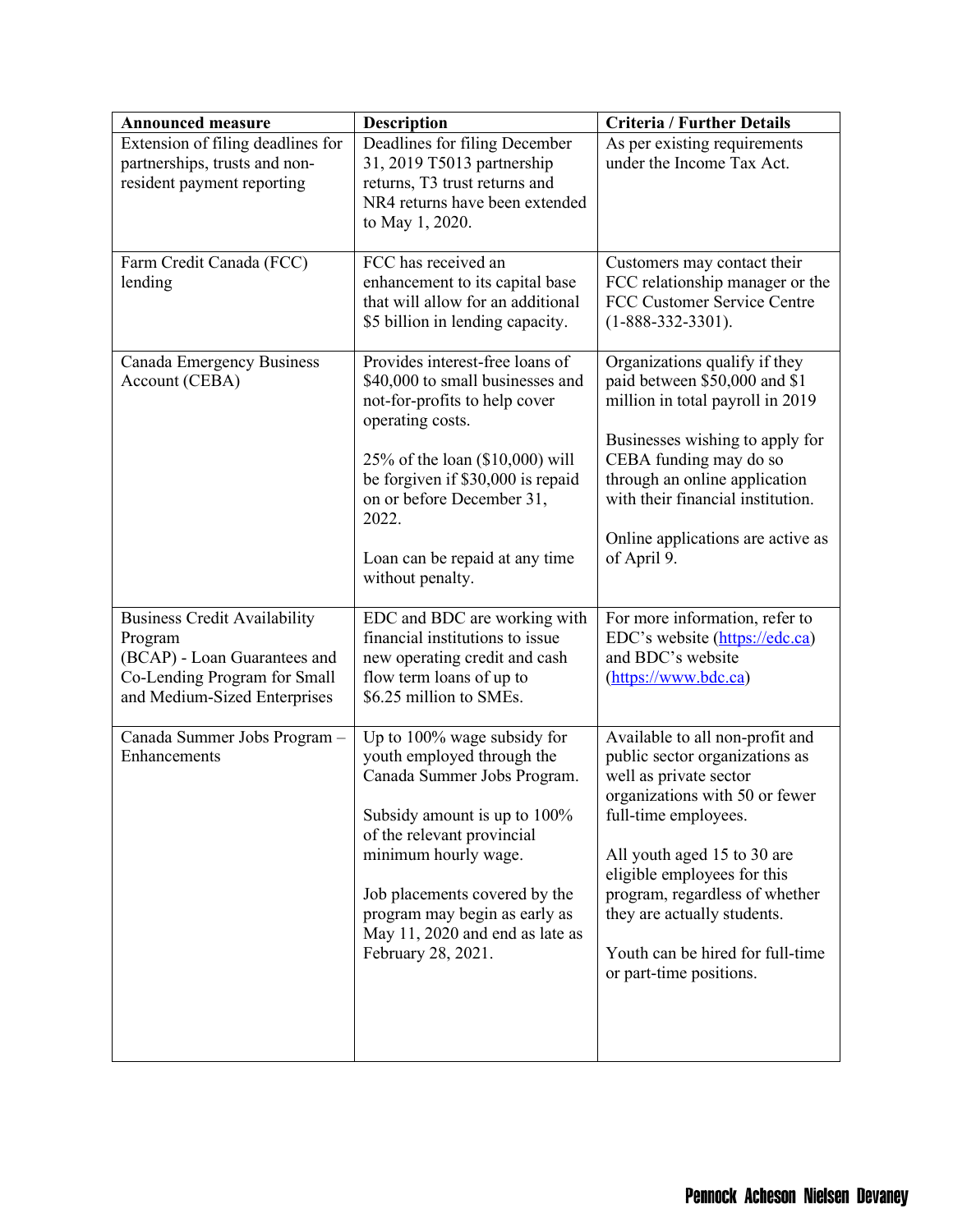| <b>Announced measure</b>                                                    | Description                                                                                                                                                                                                                                                                                                                                                                                                                                                                                                                                                                                                  | <b>Criteria / Further Details</b>                                                                                                                                                                                                                                                                                                                                                                                                                                                                                                                                                           |
|-----------------------------------------------------------------------------|--------------------------------------------------------------------------------------------------------------------------------------------------------------------------------------------------------------------------------------------------------------------------------------------------------------------------------------------------------------------------------------------------------------------------------------------------------------------------------------------------------------------------------------------------------------------------------------------------------------|---------------------------------------------------------------------------------------------------------------------------------------------------------------------------------------------------------------------------------------------------------------------------------------------------------------------------------------------------------------------------------------------------------------------------------------------------------------------------------------------------------------------------------------------------------------------------------------------|
| Canada Emergency Response                                                   | Taxable benefit of \$2,000 per 4-                                                                                                                                                                                                                                                                                                                                                                                                                                                                                                                                                                            | Program is effective from March                                                                                                                                                                                                                                                                                                                                                                                                                                                                                                                                                             |
| Benefit (CERB)                                                              | week period for up to 16 weeks                                                                                                                                                                                                                                                                                                                                                                                                                                                                                                                                                                               | 15, 2020 to October 3, 2020.                                                                                                                                                                                                                                                                                                                                                                                                                                                                                                                                                                |
|                                                                             | for workers.<br>Available to workers (including<br>wage earners and self-employed<br>individuals) who stop working<br>due to COVID-19 and do NOT<br>have access to paid leave or<br>other income support such as<br>Employment Insurance.<br>Includes workers who: a) are<br>sick, quarantined, or taking care<br>of someone who is sick with<br>COVID-19; b) must stay home<br>to care for children that are sick<br>or need additional care because<br>of school and daycare closures;<br>and c) still have their<br>employment but are not being<br>paid because there is currently<br>insufficient work. | Individual must be a Canadian<br>resident, at least 15 years old<br>and have earned a minimum of<br>\$5,000 of income in the last 12<br>months from employment, self-<br>employment or<br>maternity/paternity benefits.<br>Individual must be out of work<br>for 14 consecutive days in any<br>4-week period due to COVID-<br>19 crisis.<br>Applications for CERB may be<br>done online through the CRA<br>My Account service or over the<br>phone starting April 6, 2020.<br>Individuals must re-apply for<br>each 4-week period. Deadline<br>to apply for program is<br>December 2, 2020. |
| Extension of deadlines for<br>income tax filings and income<br>tax payments | Deadline for filing 2019<br>personal income tax returns<br>extended to June 1, 2020 (June<br>15, 2020 for self-employed<br>individuals).<br>Deadline to make personal tax<br>payments and instalments<br>extended to September 1, 2020<br>for any taxes otherwise due<br>between March 18 and August<br>31.                                                                                                                                                                                                                                                                                                  | As per existing requirements<br>under the Income Tax Act.                                                                                                                                                                                                                                                                                                                                                                                                                                                                                                                                   |
| Extension of Work-Sharing<br>program (ESDC)                                 | Maximum duration of the Work-<br>Sharing program extended to 76<br>weeks.<br>Provides income support to EI-<br>eligible employees who work<br>reduced hours (at least 10% less)<br>while employer recovers from<br>drop in business activity.                                                                                                                                                                                                                                                                                                                                                                | For further information, please<br>refer to:<br>https://www.canada.ca/en/emplo<br>yment-social-<br>development/services/work-<br>sharing.html                                                                                                                                                                                                                                                                                                                                                                                                                                               |

## **MEASURES FOR INDIVIDUALS**